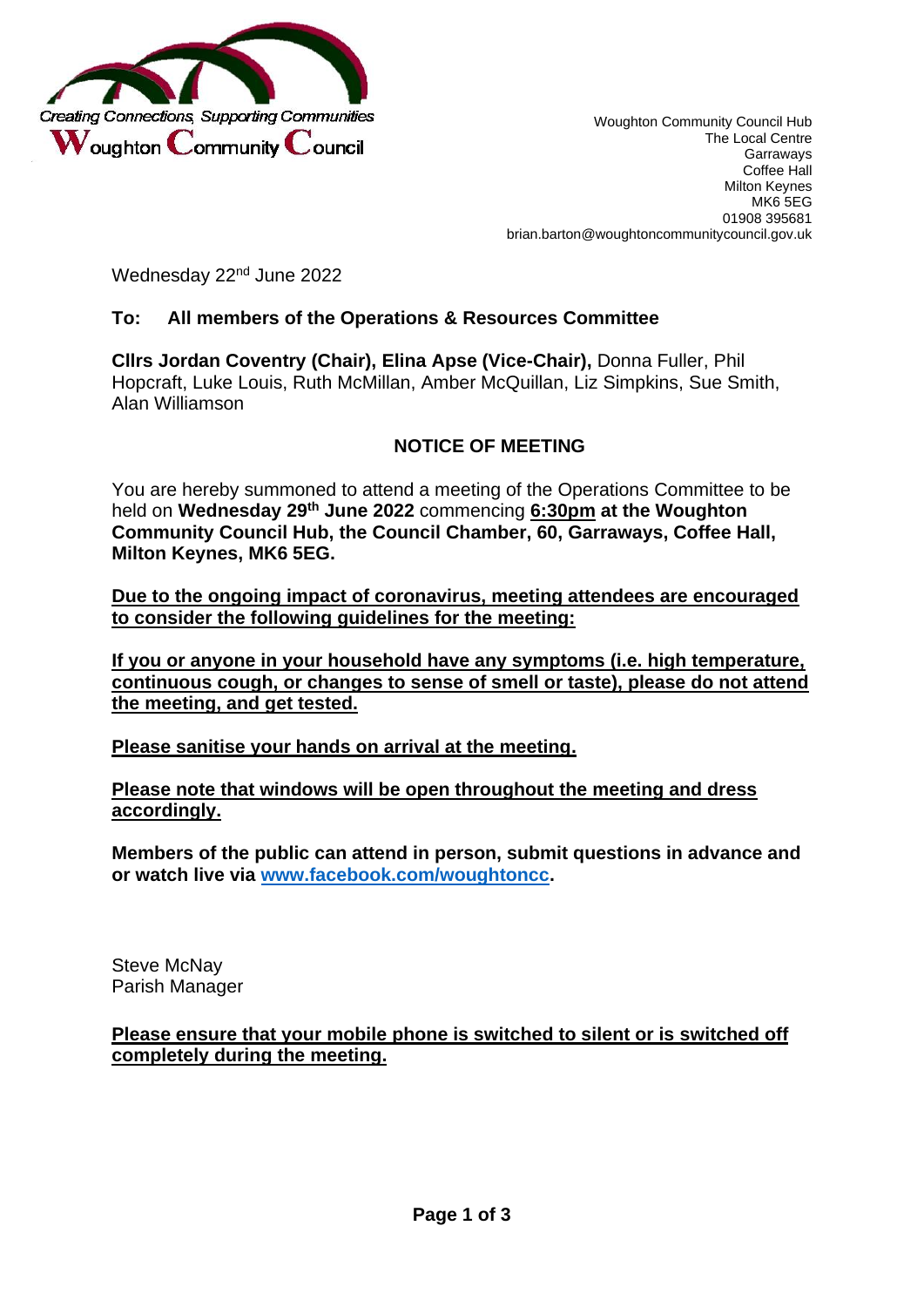**Please be aware that this meeting is being recorded and broadcast live. Microphones are live at all times – if you are not speaking formally within the meeting, please do keep any additional noise to a minimum and be aware that anything said within this meeting will be in the public domain'.** 

**The Calendar of Meetings can be accessed at:** 

**<https://www.woughtoncommunitycouncil.gov.uk/council-meeting-calendar/>**